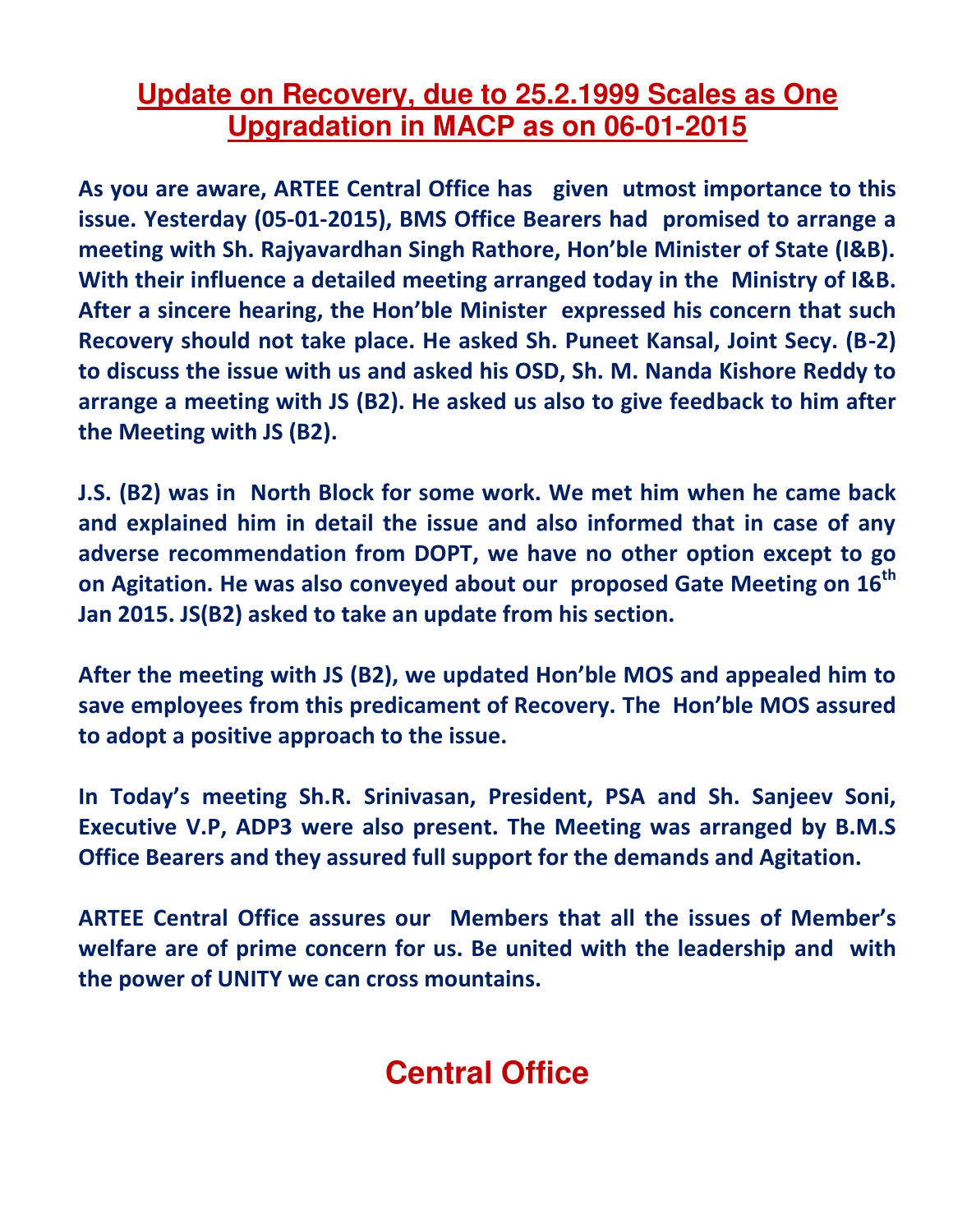

In meeting with Hon'ble MOS (I&B)



In meeting with Hon'ble MOS (I&B)



After the Meeting from left President, Hon'ble MOS (I&B), Sh. Pawan Kumar, (BMS) and Sh. R.Srinivasan, President, PSA